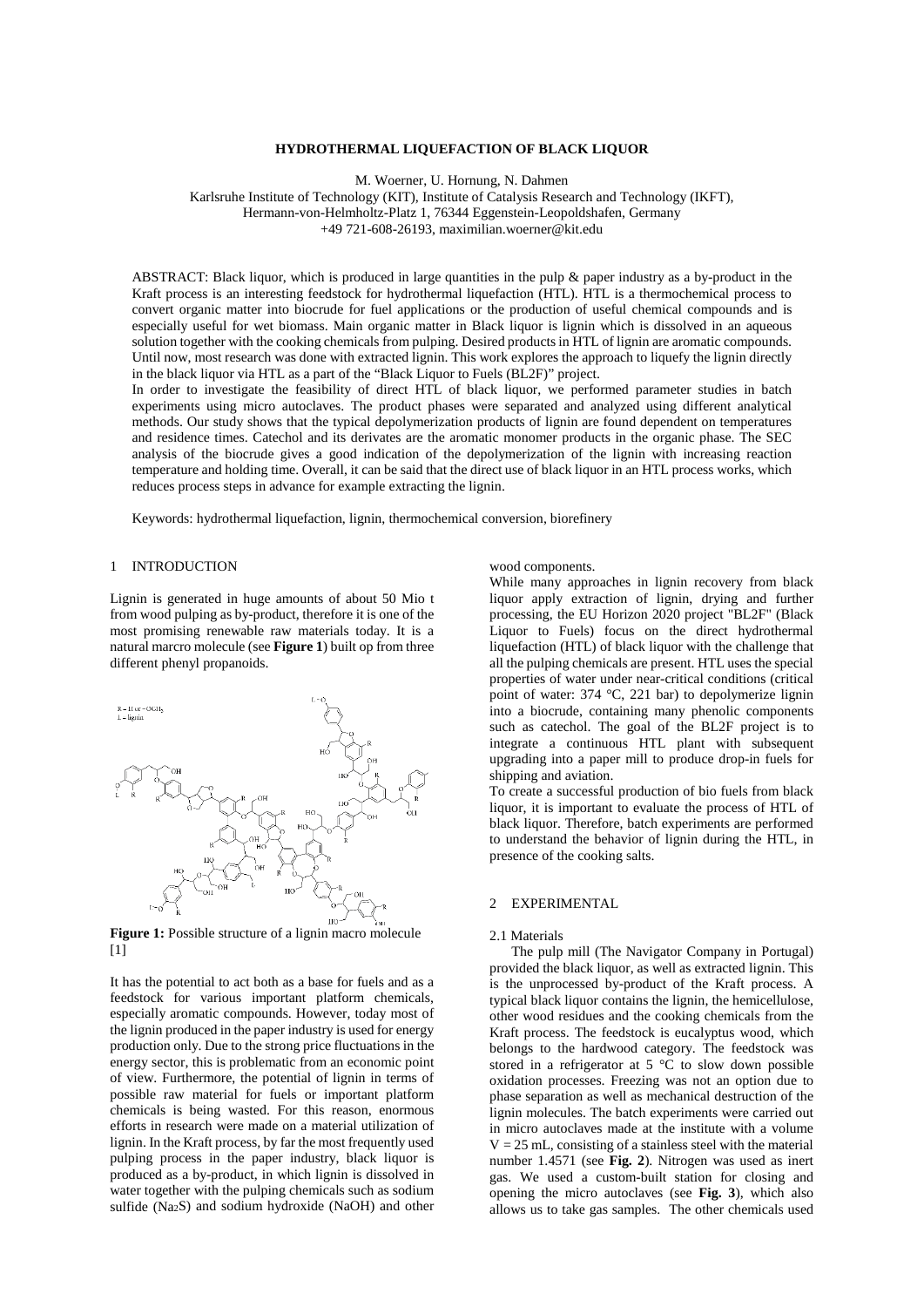in this study are ethyl acetate, dimethyl sulfoxide (DMSO).



**Figure 2:** Micro autoclaves used for the batch experiments



**Figure 3:** Micro autoclave station: a) Container for autoclaves; b) pressure measurement; c) septum for taking gas samples

#### 2.2 Feedstock characterization

**Fig. 4** shows the black liquor. Various analytical methods were used for characterization. To measure the density  $\rho_{BL}$  a densitometer of Anton Paar, model DMA 4500M was used. To determine the dry mass  $m_{tr}$  15 mL of the black liquor was dried at 105 °C for 24 h. The resulting solid was crushed with a mortar and again placed in the oven at the same conditions for 24 h to remove as much residual moisture as possible. The residue was then weighed and the dry mass fraction  $W_{tr}$  was determined.

$$
w_{tr} = \frac{m_{tr}}{m_{total}} \tag{1}
$$

The mass  $m_{total}$  describes the total mass of the black liquor before drying. For the mass of the ash  $m_{ash,815\degree}$ , the dry mass was heated to  $815\text{ °C}$  in a crucible furnace (Leco TGA-701). From this, the ash-free and water-free dry mass  $m_{tr,waf}$  could be determined.

$$
m_{tr, waf} = m_{total} * w_{tr} * (1 - \frac{m_{ash, \text{si } s}}{m_{tr}})
$$
 (2)

This value is also used for yield calculations since it covers most of the biomass in the black liquor and lignin is the major part of it. To analyze the chemical composition we used elemental analysis for C, H, N, S (EA, vario EL cube, Elementar Analysensysteme GmbH) and an inductively coupled plasma – atomic emission spectroscopy for other elements (ICP-AES, Agilent 725 ICP-OES spectrometer, Agilent). Both samples, the dry matter from black liquor and the extracted lignin, were analyzed with these two analysis systems.



**Figure 4:** Pristine black liquor

#### 2.3 Batch experiments and analytics

 At the beginning of the batch experiments, the black liquor is filled into the micro autoclaves described in chapter 2.1. The volume of black liquor is dependent on the reaction temperature  $T_R$  in order to keep the pressure at the same level under equilibrium hydrothermal conditions. The respective volumes of black liquor together with the reaction temperature  $T_R$  are listed in **Table 1**.

Table 1: Volumina of BL V<sub>BL</sub> in micro autoclave at different reaction temperature *TR*

| $T_R$ | 275 °C    | $300 -$<br>$350^{\circ}$ C | 375 °C    | $400\text{ °C}$ |  |
|-------|-----------|----------------------------|-----------|-----------------|--|
| VBL   | $17.5$ mL | $15 \text{ mL}$            | $12.5$ mL | 5 mL            |  |

The reactors are weighed both before filling and afterwards. They are then placed in the autoclave station and purged with nitrogen to ensure an inert atmosphere. After repeated rinsing, a pressure of approx. 10 bar is built up and the reactor is tightly sealed. The built-up pressure seals the reactor from the inside. Weighing again provides the mass of nitrogen in the system. To set the reaction temperature  $T_R$  we use a sand bath. From preliminary experiments with water, it is known that after a heating time of  $t_H = 10$  min, the final reaction temperature  $T_R$  is reached in any case inside the investigated temperature range. In the further course, we will discuss the holding time  $t_R$ , which represents the time after  $t_H$ . After the holding time  $t_R$  has elapsed, the reactors are taken out of the sand bath and immediately cooled in a water bath. We performed experiments at different reaction conditions from 250 – 400 °C with  $t_R = 20$  min and from 0 – 30 min with  $T_R = 375$  °C. All the experiments were done at least in triplicates, and the resulting values show their average and standard deviation (error bars in figures). After that, the dried and cleaned micro autoclaves and again mounted in the autoclave station. The lines are purged with nitrogen and then the reactor is opened. The gas is fed into the gas trap and can be extracted using a gas-tight syringe. Afterwards it is injected into a GC 6890 Hewlett Packard gas chromatograph loaded with a thermal conductivity detector and a flame ionization detector (GC-TCD/FID). The GC-TCD/FID is equipped with a Molsieve 5 A and a column Hayesep Q (both Restek).

To determine the carbon content in the gas, the volume fractions  $\varphi_i$  of CO, CO<sub>2</sub> and alkanes to iso-butane as well as the olefins ethene and propene are measured. Due to the unavoidable air content in the sample, the volume fractions still have to be corrected.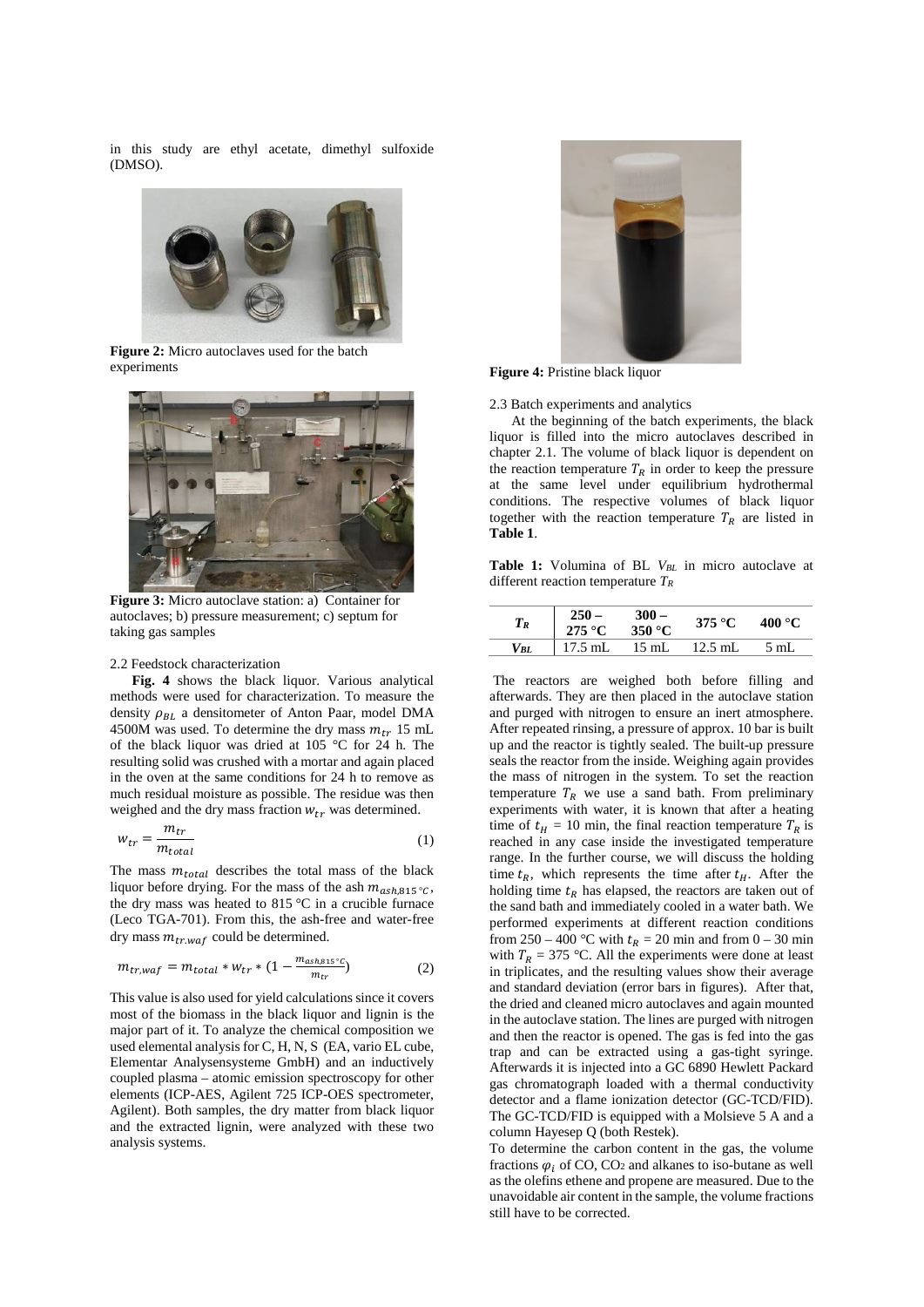$$
\varphi_{i,corr} = \frac{100 * \varphi_i}{100 - \varphi_{O_2} - (\varphi_{O_2} * \frac{78}{22})}
$$
(3)

 $\varphi_{0_2}$  is the measured volume fraction of oxygen and the ratio 78/22 describes the surrounding air (ratio  $N_2/O_2$ ). The pressure *p* displayed on the manometer at the autoclave station must also be corrected, as this describes the pressure in the entire system. The pressure in the closed reactor can be calculated with the following correlation.

$$
p_{corr} = \frac{p}{0.082} \tag{4}
$$

The correlation was previously determined by autoclaves filled with different pressures. The ideal gas law is used to determine the amount of substance of the individual gases *ni.* 

$$
n_i = \frac{p_{corr} * V * \frac{\varphi_{i,corr}}{100}}{R * T_{room}}
$$
 (5)

*V* is the free volume of the microautoclave. The room temperature is assumed to be  $T_{room} = 296,15 K$  and R represents the universal gas constant. Finally, to calculate the total mass of carbon in the gas *m*C,g the individual masses are added together. It is important to note that for molecules with multiple carbon atoms, the number of these is taken into account. With the number of carbon atoms in the molecule  $v_i$  and  $M_c$  as the molecular weight of carbon, the equation is then given by

$$
m_{c,g} = \left(\sum n_i * \nu_i\right) * M_c \tag{6}
$$

After taking the gas sample, the reactor is fully opened and vacuum filtration with a nylon filter (diameter: 45µm, Whatman) is used to separate the solid from the liquid. The residue in the reactor was declared as loss. Due to the low mass loss (see carbon mass balance later), we decided not to wash the residue from the reactor with a solvent. The solid residue is dried at 105 °C. It is then pulverized and analyzed by EA and ICP to identify both the carbon content and possible precipitated salts.

An aliquot of the filtrate is analyzed for carbon content using a Dimatoc 2100 (Dimatec Analysentechnik GmbH). The sample is diluted with ultrapure water (1:100). The instrument determines the total (TC) as well as the inorganic carbon content (TIC) of the liquid. The organic carbon content (TOC) is then determined by difference. Another aliquot is used to determine and quantify aromatic monomers with a gas chromatograph. For the determination of individual unknown components, Agilent's GC 6890N equipped with a non-polar capillary column (Rxi-5Sil, Restek) and an Agilent 5973 MSD mass spectrometry detector is used (GC-MS). The underlying database originates from the National Institute of Standards and Technology (NIST). For the quantification of some aromatic monomers, the Agilent GC 7820A with an FID and the same type of column is used (GC-FID). The procedure for sample preparation is based on the method used by Forchheim et al [2]. For this, the sample must first be placed in the appropriate matrix to obtain the best possible results later. The first step is to acidify the sample to a pH of 3-4 with concentrated hydrochloric acid

(20 wt. %, ca. 6M). The acidified liquid phase is then refiltered with a syringe filter (pore size  $0.22 \mu m$ ) to remove precipitated components. Next, 1.3 mL of the sample is mixed with 0.52 mL of extractant, ethyl acetate, in a 2.5:1 ratio. The internal standard (ISTD), which will be needed later for quantification, is also dissolved in the extraction solvent. This is pentadecane. The sample vessel is shaken for one minute and then allowed to stand for one hour. After the standing time has elapsed, a clear phase separation is visible, in which the organic phase is the upper one. Part of the organic phase is diluted with ethyl acetate (1:3 dilution) and analyzed with the gas chromatographs. A total of ten different aromatic compounds could be clearly determined and quantified. A distribution coefficient  $K_i$  in an ethyl acetate/water was determined for each of these components. The following table (see **Table 2**) lists the components and the respective coefficient

**Table 2:** Distribution coefficient *K*<sup>i</sup> for all quantified compounds with GC-FID in an ethylacetate - water mixture

| <b>Component name</b> | Distribution coefficient $K_i$ |
|-----------------------|--------------------------------|
| Phenol                | 0.95                           |
| Guaiacol              | 0,92                           |
| Catechol              | 0,82                           |
| 3-Methoxycatechol     | 0,7                            |
| 3-Methylcatechol      | 0.83                           |
| 4-Methylcatechol      | 0,7                            |
| Syringol              | 0.75                           |
| 4-Ethylcatechol       | 0,87                           |
| Syringaldehyde        | 0,67                           |
| Acetosyringon         | 0,65                           |

Together with the dilution factor *a,* the extraction volume factor *b*, the ISTD factor *c* and the raw data  $\beta_{i,raw}$  of the GC-FID analysis following equation is given to determine the mass concentration of the compounds in the original samples.

$$
\beta_i = \frac{\beta_{i,raw} * a * b * c}{K_i} \tag{7}
$$

The dilution factor *a* describes the overall dilution of the original sample, the extraction volume factor *b* takes the ratio between the volume of the sample and the extractant into account and the ISTD factor *c* considers the ratio between the concentration of ISTD in the analyzed sample and the original ISTD concentration in the extractant.

To calculate the yields of the species  $Y_{i,BM}$  to increase the comparability between processes, we need the mass of the feedstock  $m_{feed}$  in the reactor before processing and the mass of the collected liquid product phase  $m_{liq,nrod}$  as well as  $m_{tr, waf}$  and  $m_{total}$ .

$$
Y_{i,BM} = \frac{\frac{\beta_i}{\rho} * m_{liq,prod}}{\frac{m_{tr,waf}}{m_{total}} * m_{feed}}
$$
(8)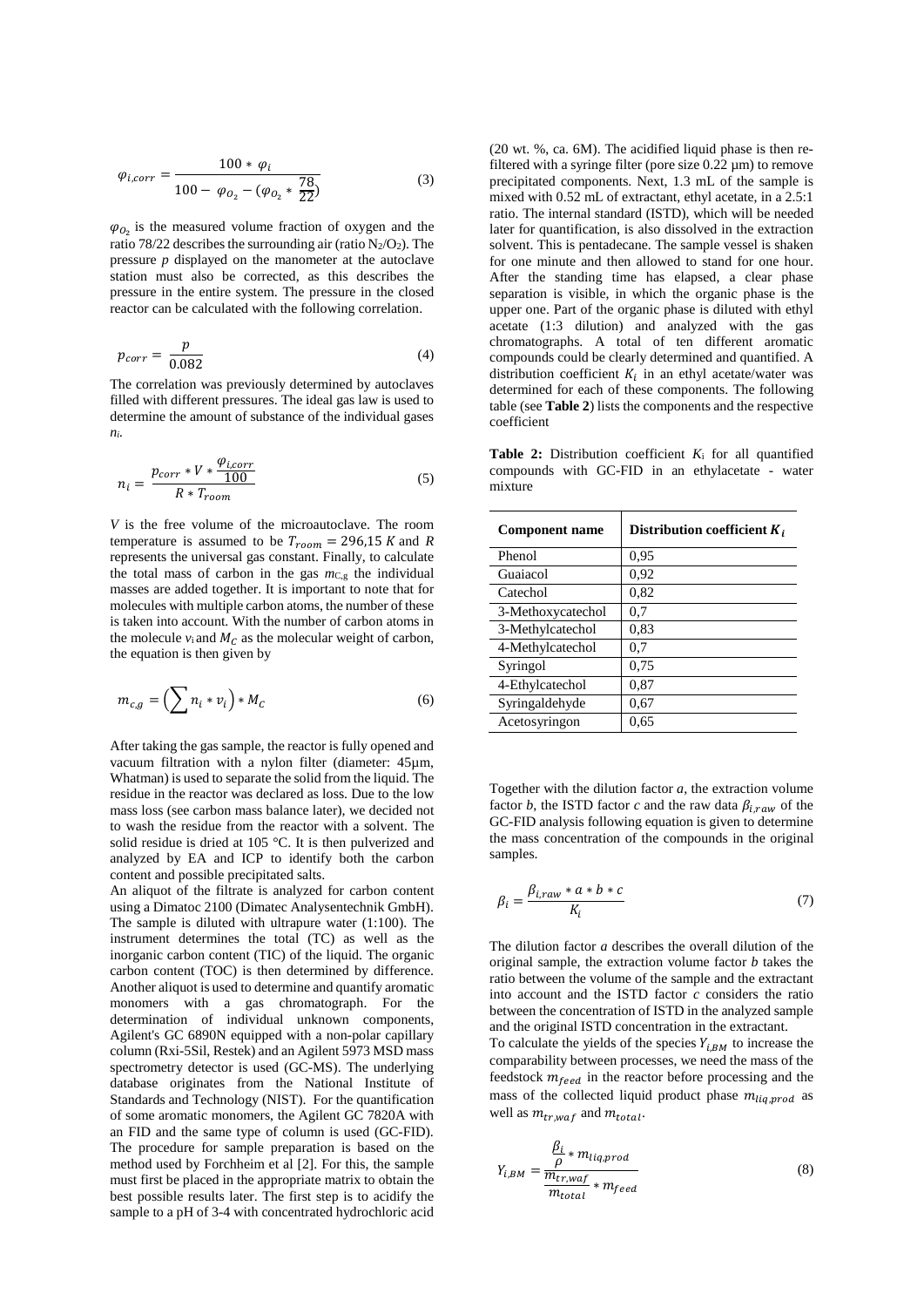In the last step, the average molecular weight of the biocrude is determined. The procedure is the same as for the sample preparation of the GC analysis. The difference is that the extracting agent is evaporated to finally have only the organic matter left. A spatula tip of this is then dissolved in 2 - 3 mL DMSO and analyzed by size<br>exclusion chromatography (SEC). From the chromatography chromatograms obtained, the average molecular weight within the calibration limit can be determined. During the analysis, this was between 250 and 10000 g/mol. We use a Hitachi LaChrom diode array detector DAD L-2455 with a Viscotek A2500 column.

#### . 3 RESULTS AND DISCUSSION

### 3.1 Results of Feedstock Characterization

The black liquor that we received from our project partners is a dark, low-viscosity liquid with little to no solid residue. Even filtration of the untreated black liquor does not change this. The following tables list all relevant data from the various analyses. The density is close to water.

**Table 3:** Results of feedstock characterization

| $W_{tr}$        | $W_{ash, 815}$ °C | $W_{tr, waf}$ | $\rho_{BL}$           | nН    |
|-----------------|-------------------|---------------|-----------------------|-------|
| 14.5<br>wt. $%$ | 6.5 wt. %         | 8.4 wt. %     | 1.0725<br>$kg*l^{-1}$ | >12.5 |

All the mass fractions are related on  $m_{total}$ . It is clearly visible that most of the black liquor consists of water.

**Table 4:** Elemental analysis and ICP results for dry mass from BL; Oxygen calculated by difference

| <b>Element</b><br>symbol | Mass fraction in dry mass / wt. % |
|--------------------------|-----------------------------------|
| $C$ (EA)                 | 34                                |
| H(EA)                    | 3.4                               |
| $N$ (EA)                 | < 0.1                             |
| $S$ (EA)                 | 4.7                               |
| $O$ (Diff.)              | 38.8                              |
| Na (ICP)                 | 17.7                              |
| $K$ (ICP)                | 1.3                               |

It is clear from **Table 4** that a larger proportion of the dry matter consists of inorganic material. It is very likely that these components are the cooking chemicals used in the Kraft process in the paper industry [3]. They are predominantly alkali metal salts, more precisely NaOH and Na2S. This explains, among other things, the high mass fraction of sodium in the dry mass. Potassium compounds are possibly added in smaller quantities as additives. In addition, the added Na2S also explains the increased sulfur content. Other compounds such as chlorine, calcium or silicon were found only in traces and are not listed here. This will be dealt with in subsequent papers. It is also interesting to note that almost no nitrogen is present. This fact was taken into account in the identification of components by excluding nitrogen compounds as possible products from the outset. Overall it can be said, that our feedstock has the typical properties of hardwood black liquor. Comparison with literature confirms this [4]. Furthermore, we also analyzed the

extracted lignin for the same elements to confirm that the alkali metals and a large part of the sulfur are mainly inorganic substances (see **Table 5**)

**Table 5:** Elemental analysis and ICP results for extracted lignin from BL; Oxygen calculated by difference

| <b>Element</b><br>symbol | Mass fraction in dry mass / wt. % |
|--------------------------|-----------------------------------|
| $C$ (EA)                 | 60.3                              |
| H(EA)                    | 5.7                               |
| $N$ (EA)                 | < 0.1                             |
| $S$ (EA)                 | 2.6                               |
| O(Diff.)                 | 31                                |
| Na (ICP)                 | 0.4                               |
| $K$ (ICP)                | < 1                               |

#### 3.2 Results of HTL of Black Liquor

The results of the batch experiments are presented below. The first part focuses on the carbon mass balance, the second part covers the production of aromatic monomers and the last part deals with the depolymerization of the lignin with respect to the molecular weight.

In general, the HTL products looked all quite similar. We got a black solid powder and a brownish liquid phase without any phase separation. At higher temperatures and longer holding times, the liquid became clearer and slightly reddish.

#### *Carbon mass balance*

**Figure 5** shows the carbon mass balance for the series of experiments at the reaction temperature  $T_R$  of 250 – 400 °C with a holding time of  $t_R = 20$  min. The carbon content in the solid, in the liquid phase, divided into organic and inorganic, in the gas phase and the deficit are shown. Overall, 75 - 95 wt. % of carbon was found in the product phases in all experiments. The residue in the reactor as well as escaping gas can explain the remaining loss. The carbon content in the gas phase is not relevant at the lower temperatures. It only becomes clearly visible from  $T_R = 375$  °C. The large part of the carbon is due to the production of CO2, which mainly results from decarboxylation. A small part of carbon is bound in shortchain alkanes and olefins, mainly methane as well as ethane. Carbon monoxide was not detected. The carbon dioxide produced is probably also responsible for the increase in inorganic carbon with increasing temperature. We assume that this is  $CO<sub>2</sub>$  dissolved in the liquid phase. Some of this dissolved CO2 may also contribute to carbonate formation. The most important part of the mass balance concerns the last two areas. It is clear to see that the organic carbon content in the liquid phase decreases sharply with higher reaction temperature. Instead, the carbon content in the solid phase increases dramatically. At a reaction temperature of  $T_R = 400$  °C, almost half of the carbon is bound in the solid. This is counterproductive, since it is primarily from the organic liquid phase. One possible explanation for this result is to be found on the process side. Due to our batch reactors sufficient mixing could not be achieved all time. This in turn leads to increased crosslinking reactions between the formed aromatic products and the unreacted educts and therefore, carbonization takes place especially with longer holding times. The lignin molecule with its high aromatic structure also contributes to this, as aromatics have an increased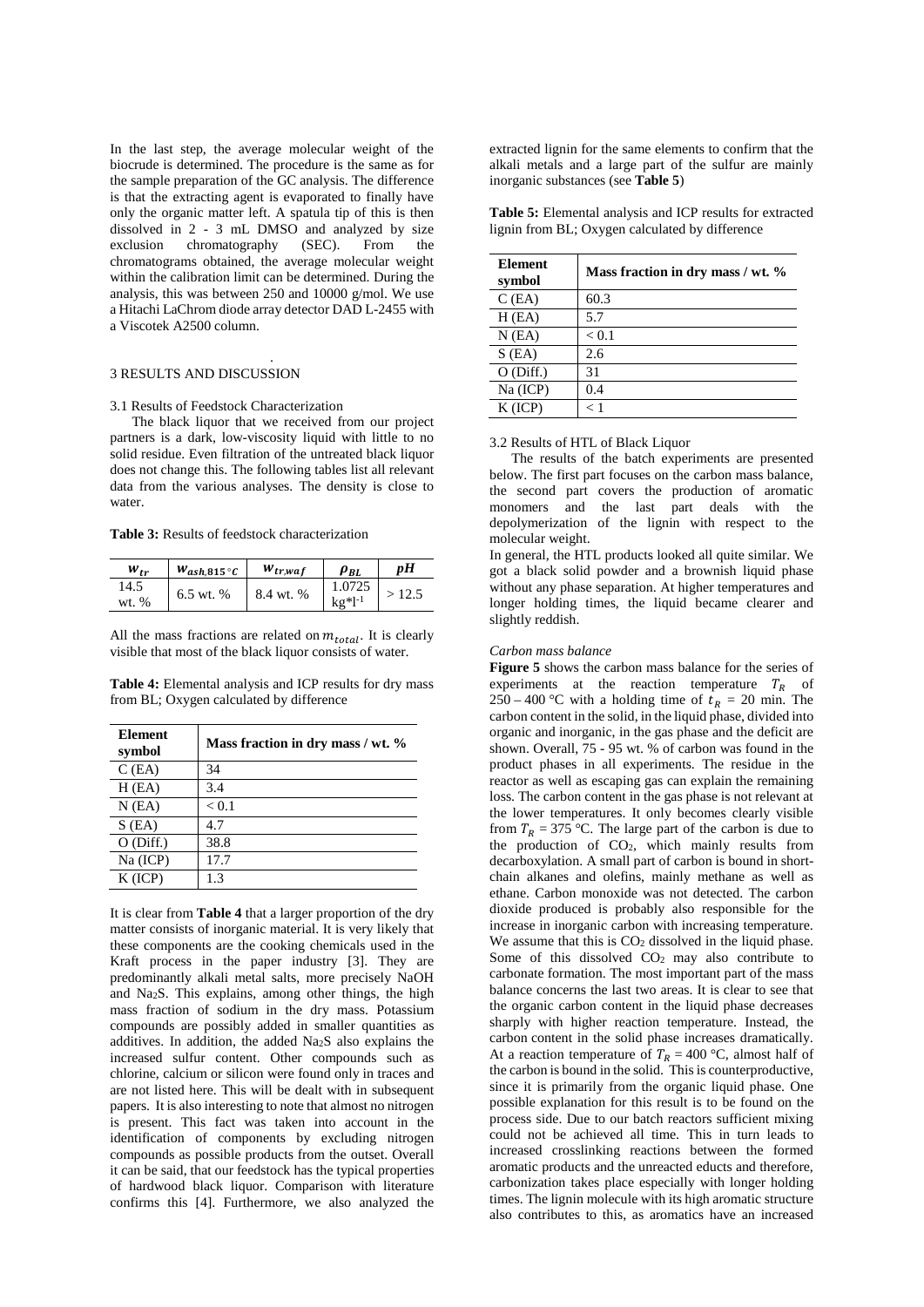tendency to char forming reactions [5]. It is also important to note that although large amounts of organic carbon are present at lower temperatures, this is due to incomplete depolymerization of the lignin. With increasing reaction temperature the carbon content in the solid residue rises (see **Table 6**).



**Figure 5**: Carbon mass balance;  $T_R = 250 - 400$  °C;  $t_R = 20$  min

|                                  |  |  | <b>Table 6:</b> Mass fractions of different elements in solid |  |
|----------------------------------|--|--|---------------------------------------------------------------|--|
|                                  |  |  | phase at different reaction temperatures; same procedures     |  |
| as in feedstock characterization |  |  |                                                               |  |

|     | Mass fraction in solid / wt. % |     |     |     |       |      |              |  |
|-----|--------------------------------|-----|-----|-----|-------|------|--------------|--|
| TR  | C                              | H   | N   | S   | O     | Na   | K            |  |
| 250 | 53                             | 4.8 | 0.1 | 2   | 32.22 | 7.28 | 0.61         |  |
| 275 | 54.2                           | 4.1 | 0.2 | 2.2 | 31.4  | 7.28 | 0.63         |  |
| 300 | 59                             | 3.9 | 0.2 | 1.0 | 27.93 | 6.53 | 0.54         |  |
| 325 | 66.5                           | 4.4 | 0.2 | 1.5 | 22.74 | 4.67 | ${}_{< 0.5}$ |  |
| 350 | 72.6                           | 5.1 | 0.2 | 1.5 | 17.75 | 2.85 | ${}_{< 0.5}$ |  |
| 375 | 77.8                           | 5.3 | 0.2 | 1.3 | 13.89 | 1.52 | ${}_{< 0.5}$ |  |
| 400 | 79.2                           | 5.1 | 0.2 | 1.1 | 14.4  | 2.19 | ${}_{< 0.5}$ |  |

To counteract this, we looked at the holding times of  $t_R = 0 - 30$  min minutes at a reaction temperature of  $T_R = 375 \,^{\circ}\text{C}$  in the next series of experiments (see **Figure 6**). In general, it can be said that the influence of the holding time in the investigated frame is significantly lower than temperature range. For the short holding times up to  $t_R = 5$  min, a doubling of the organic phase is possible. In total, up to 25 wt. % organic carbon is present in the liquid phase. Regarding the loss, it still has to be said that a sticky mass was formed during the longer holding times, which was somewhat more difficult to remove from the reactor. Therefore, the losses are higher in this area.



**Figure 6:** Carbon mass balance;  $t_R = 0 - 30$  min;  $T_R = 375 °C$ 

#### *Aromatic monomer yields*

To get more details about the organic part of the liquid phase, we extracted the organic phase and analyzed it by GC-MS. We were able to identify several typical aromatic components. For the quantification, we limited ourselves to the components, which were interesting in our eyes or present in large peaks (see **Table 2**). It can be said that the different aromatic compounds found reflect the typical products of HTL of lignin [6]. This indicates that the HTL process also works with the direct use of black liquor as feedstock and that depolymerization of lignin takes place. We could also see the typical degradation products of hemicelullose such as cyclopentenones or various carboxylic acids. These will not be discussed in detail here, since the aromatics are the main focus here. **Figure 7** shows the yields of the selected aromatic compounds versus the reaction temperature  $T_R$ . Catechol as well as its derivatives are clearly the main products in this observation. While 3-Methoxycatechol (blue) has the highest yield at  $T_R = 250$  °C, catechol (green) as well as 4-Methylcatechol (pink) are highest at 300 °C. Phenol, which is repeatedly mentioned as the main product in other works around HTL of lignin [7], hardly plays a role in our work. Derivatives such as cresols or xylenols could also be identified, but their yields were very low and are therefore not listed here. What is also clearly visible is the separation between intermediates and secondary products. Especially the change from functional groups like carboxyl (-COOH), methoxy (-OCH3) or aldehyde groups (-CHO) to hydroxy (-OH) and methyl groups becomes obvious (-CH3). Interestingly, this already happens at the lower temperatures. At  $T_R = 300$  °C the catechol already reaches its maximum. With increasing temperature, all further yields decrease until at  $T_R$  = 400 °C hardly anything can be detected. This is also consistent with the observations from the carbon mass balance. The low proportion of organic carbon in the liquid phase is also reflected here. We assume that the aromatics coke or react further into the gas phase.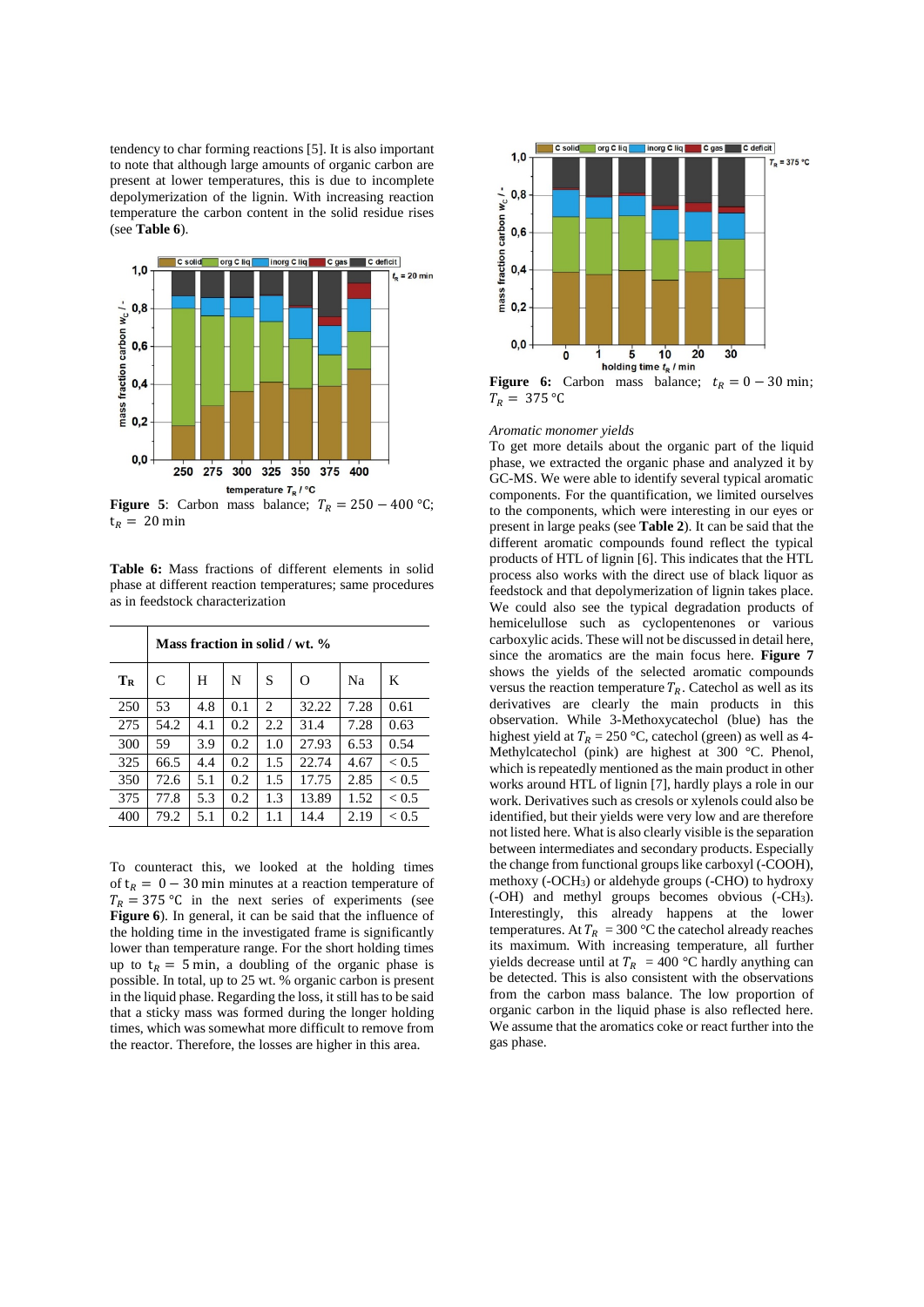

**Figure 7**: Product yields of aromatic compounds after HTL of black liquor;  $T_R = 250 - 400$  °C;  $t_R = 20$  min

As before in the case of the carbon mass balance, we have also investigated the influence of the holding time  $t_R$ . The results are shown in **Figure 8**. The experiment at a holding time  $t_R = 0$  min could not be evaluated due to lack of product. The same products as in the previous experiments were found at low holding times. The maximum is at the shortest holding time  $t_R = 1$  min. From there on, the yields of all aromatics decrease continuously. Interestingly, the yields of the catechols, which have alkyl chains as substituents, are significantly higher than at lower temperatures with longer holding times. It can be concluded that higher reaction temperatures favor alkylation. The reason for this may be the formation of alkyl radicals during HTL. These are formed mainly at higher reaction temperatures [6]. It can also be said that the yields of the various aromatics are significantly increased at lower holding times, which is typical for primary products in the batch mode. This, together with the previous result, suggests that a holding time of  $t_R$  = 20 min is clearly too high.

We took a closer look at the aromatics that could be extracted from the product phase. From the results, we derived a simple reaction scheme (see **Figure 9**). This can serve as a basis for a possible reaction kinetic model in the future. Starting from lignin as the starting material, intermediates such as syringol and its derivatives, but also guaiacol or 3-methoxycatechol are formed. These then react further at longer holding times or higher reaction temperatures to form the actual products, the catechols. As mentioned before, we assume that the aromatics formed continue to react in the gas phase to  $CO<sub>2</sub>$ ,  $H<sub>2</sub>$  and hydrocarbons, but at the same time also settle in the solid phase by coking.

What is striking is the difference of hardwood compared to softwood. Earlier works by Schuler et al. [6, 8] discusses HTL from extracted lignin, specifically Indulin AT. This comes exclusively from softwood. In contrast to that work, this yields significantly more guaiacol and phenol instead of syringol. This can probably be attributed to the fact that Softwood consists almost exclusively of a phenylpropanoid, coniferyl alcohol. Hardwood, on the other hand, consists of a mixture of coniferyl and sinapyl alcohol (see **Figure 10**). The degradation of sinapyl alcohol must be worked out in more detail in future experiments.



**Figure 8:** Product yields of aromatic compounds after HTL of black liquor;  $t_R = 1 - 30$  min;  $T_R = 375$  °C



**Figure 9:** simple reaction pathway based on our obvservations



**Figure 10:** The two main phenylpropanoids (left) and their monomer compound as intermediate in the product (right)

*Average molecular weight analysis*

What is also important is to look on the first reaction step. We assume, oligomers with more than one aromatic ring will break from the lignin structure first before breaking down even more to form the aromatic monomers (see **Figure 11**).



**Figure 11:** Reaction pathway from Figure 10 including the oligomer step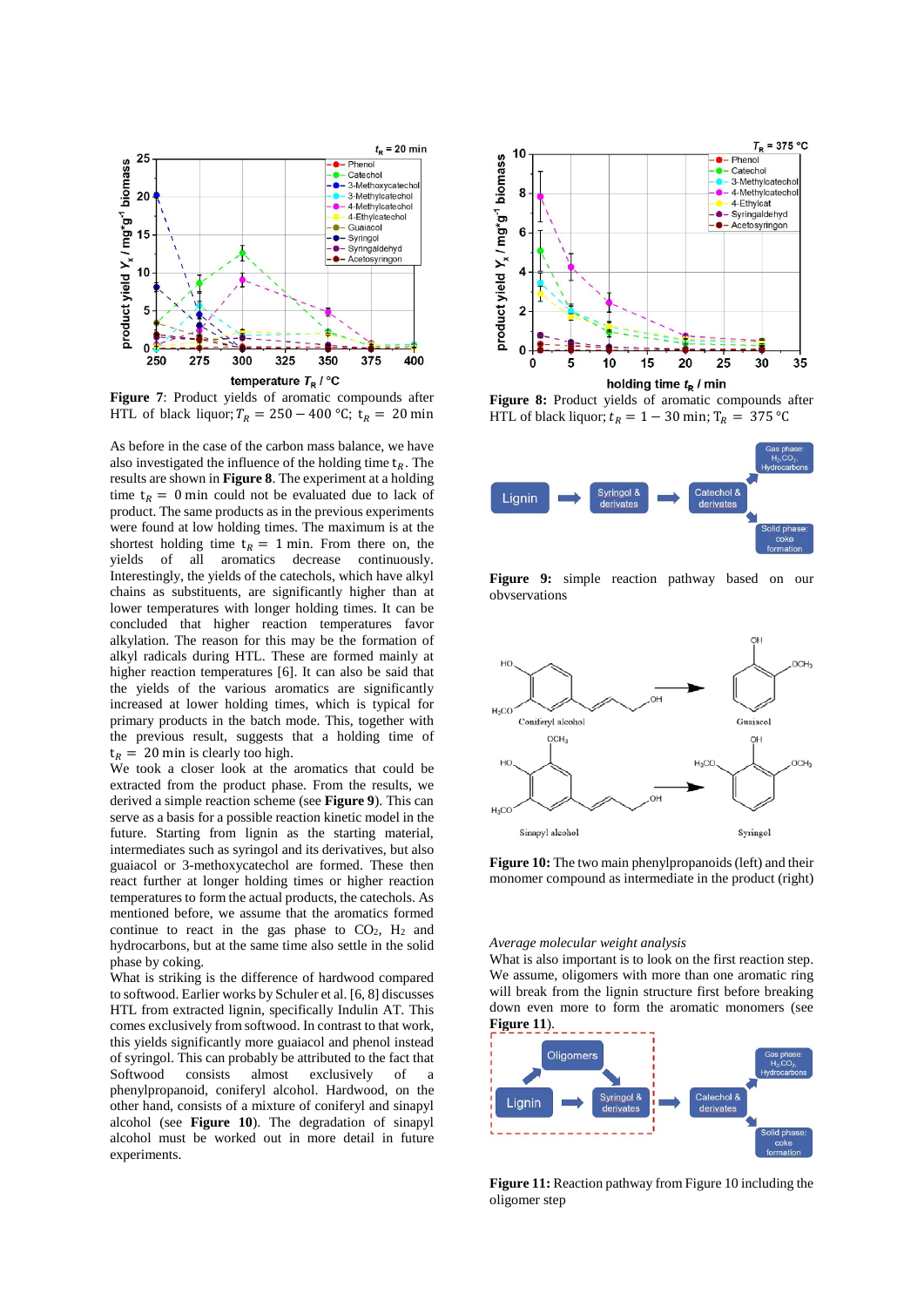To investigate this assumption, we looked at the molecular weight of the organic phase after evaporation of the extraction solvent, the so-called biocrude. The SEC serves as the analysis method for this purpose. We chose DMSO as the solvent for sample preparation. The reason for this is the ability of DMSO to dissolve both polar and nonpolar substances. In our case, we have exactly such components with the lignin and its depolymerization products, especially the larger ones. There are also studies in the literature that prove this [9]. The value we get as a result describes the average molar mass over the whole chromatogram within the calibration limits. The extracted an average molecular weight  $M_{W,Lig} \approx 4200$  g/mol. **Figure 12** shows the change in molecular weight with increasing reaction temperature  $T_R$ . Already at 250 °C the molecular weight is below 4000 g/mol. Up to  $T_R = 325$  °C, only a slight decrease can be observed. After that, a rapid reduction in molecular weight sets in. At  $T_R = 375$  °C, an average molar mass of  $M_W \approx 2100$  g/mol is reached. At T<sub>R</sub> = 400 °C, we could no longer extract enough organic product phase. It is striking that even at the lowest measured molecular weight the molecules are still very large. However, since we can see the production of aromatic compounds at the same time, we assume that, on the one hand, direct cleavage of aromatic monomers also takes place. At the same time, we assume that the lignin molecule as a whole is not completely broken down, but that smaller and smaller fragments are separated at the outer ends of the molecule. To confirm these assumptions, subsequent research will need to look at these oligomers in more detail.



**Figure 12:** GPC analysis: molecular mass  $M_W$  over reaction temperature  $T_R = 250 - 375$  °C;  $t_R = 20$  min

In the change of molecular weight over the holding time  $t_R$ (see **Figure 13**) the same features are visible. At first, the molecular weight remains relatively stable at about 3200 g/mol, but then decreases just as rapidly at  $t_R = 20$  min. Interestingly, there is a rebound at a longer holding time  $t_R = 30$  min, possibly due to repolymerization effects. However, in general for the GPC analysis, the absolute values of the molecular weight are not very meaningful, because the above-mentioned nature of the lignin (polar/non-polar) is not optimal for the column. Since columns are usually designed for either polar or non-polar substances, it is always possible that interactions between column and sample will occur with lignin. Since we are

primarily interested in the relative course, we are nevertheless satisfied with the results.



**Figure 13:** GPC analysis: molecular mass  $M_W$  over reaction temperature  $t_R = 0 - 30$  min;  $T_R = 375$  °C

## 4 CONCLUSION

We were able to show with our test series that the direct liquefaction of black liquor works. This is demonstrated by results such as the carbon balance and the aromatic monomers typical for HTL of lignin in the product phase. However, we also saw clear potential for improvement. This is especially true for the organic carbon yield. At the reaction temperatures around  $T_R = 375$  °C and a reactions time of  $t_R = 20$  min, only little organic product phase is obtained. Although a doubling is possible by shortening reaction times  $t_R$ , almost half of the carbon still ends up in the solid. One reason mentioned is our batch reaction concept. It is possible that significantly better yields can be achieved at higher temperatures in the continuous phase, since better mixing is possible there. For this purpose, the results of the batch experiments from this study must be compared with continuous experiments of the project partners in subsequent work. Catechol and its derivates are the monomer products as the yields show. Syringol and its derivates are the main intermediates. Phenol is found only in slight amounts. From the data obtained, it was possible to develop a simple reaction pathway describing the depolymerization of lignin. Based on this and the results, the first steps are taken to develop a reaction kinetic model for the depolymerization of lignin in presence of the cooking chemicals from pulping. It is important for this that the analysis of the oligomers is further developed. Using SEC, we were able to show qualitatively the relative progression of molecular weight with increasing reaction temperature  $T_R$  and longer reaction time  $t_R$ . An additional NMR analysis may be recommended here to evaluate the oligomers based on the functional groups. Finally, it can be concluded that direct HTL of black liquor is a good way to avoid processes such as extracting and re-dissolving the lignin. However, more research needs to be done in some areas to achieve the best possible results.